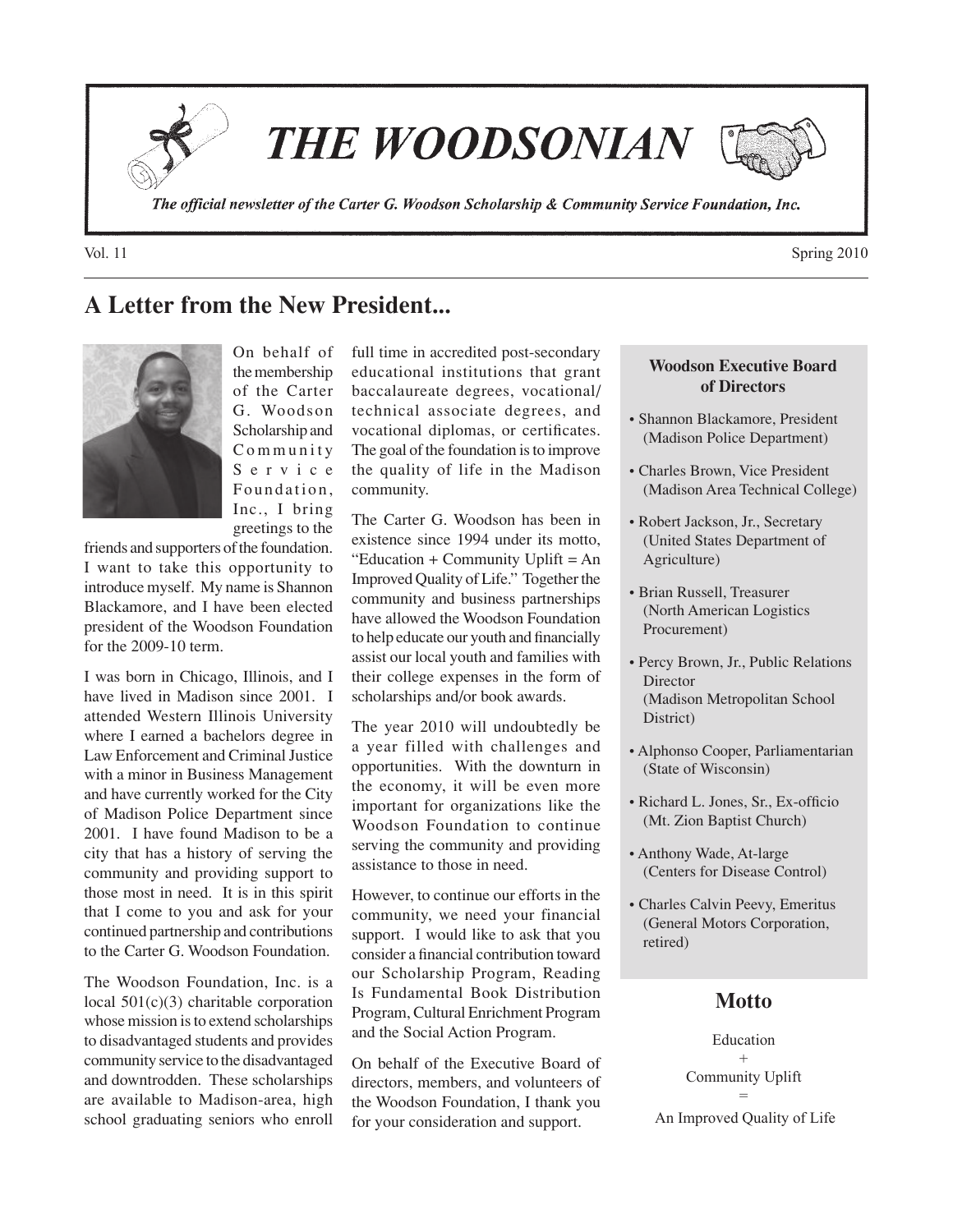## **Read to Succeed!**

Reading is Fundamental, Inc. (RIF) and Carter G. Woodson members are bringing this point home with gusto. The Carter G. Woodson Foundation is committed to making reading a mainstay in the lives of low-income and at-risk youth. Productive and successful adults begin as proficient youth readers. As the inimitable Dr. Seuss once said, "The more you read, the more things you will know. The more that you learn, the more places you'll go." To accomplish this, the Carter G. Woodson Foundation supplies low-income and minority students with high interest reading material and motivational speakers that will spark children's interest in reading and encourage them to become life-long readers. For the 14th consecutive year, RIF has approved the Woodson Foundation's Book Distribution Program.

In 1966, former Teacher Margaret McNamara brought a bag of used books to four boys whom she tutored in reading in Washington, D.C. When she told the children they could each pick out a book to keep, their astonishment and delight led her to discover that these children and many of their classmates had never owned any books. Thus, RIF is the perfect partner to advance the needs of the children in our

community. RIF's special approval status gives the Book Distribution Program enormous discounts on the books it donates to students. In addition, RIF supports the program by providing resources to help identify motivational speakers, develop strategies for greater parental involvement, and build community support.





In 2009-10, the Woodson Foundation again sponsored Ms. Knutson's Wright Middle School class. Woodson member Charles Brown of Madison Area Technical College spoke to this class emphasizing the joy, knowledge and confidence reading can give. Following, foundation members took the entire class on a field trip to pick out two free books from the Books 4 School warehouse. In further support of Wright Middle School, the Woodson Foundation provided books for over 100 awardees at the Wright Middle School Honors Breakfast, which recognized students who displayed academic excellence. For the 2nd year, the RIF Book Distribution Committee has worked with Dr. Virginia Henderson at the African American Ethnic Academy to provide high quality multicultural texts to many of the students in this program.

If you would like additional information about RIF and the Book Distribution Program, contact Langston P. Evans, Chair, at (608) 338-4016.

### **Woodson's Back to School Bowl-A-Thon**

This past Labor Day weekend, Woodson members and friends had a fun-filled evening of bowling at Schwoegler's Bowling Alley in Madison. The purpose of the Back to School Bowl-A-Thon is to raise funds that are

used to provide scholarships to high school graduating seniors who are post secondary education bound and demonstrate financial need. There were approximately 50 people in attendance, and between the bowlers and outside friends that made donations and pledges, the foundation was able to raise \$3000. Because of its success, the Woodson Foundation has considered making the Back to School Bowl-A-Thon an annual event.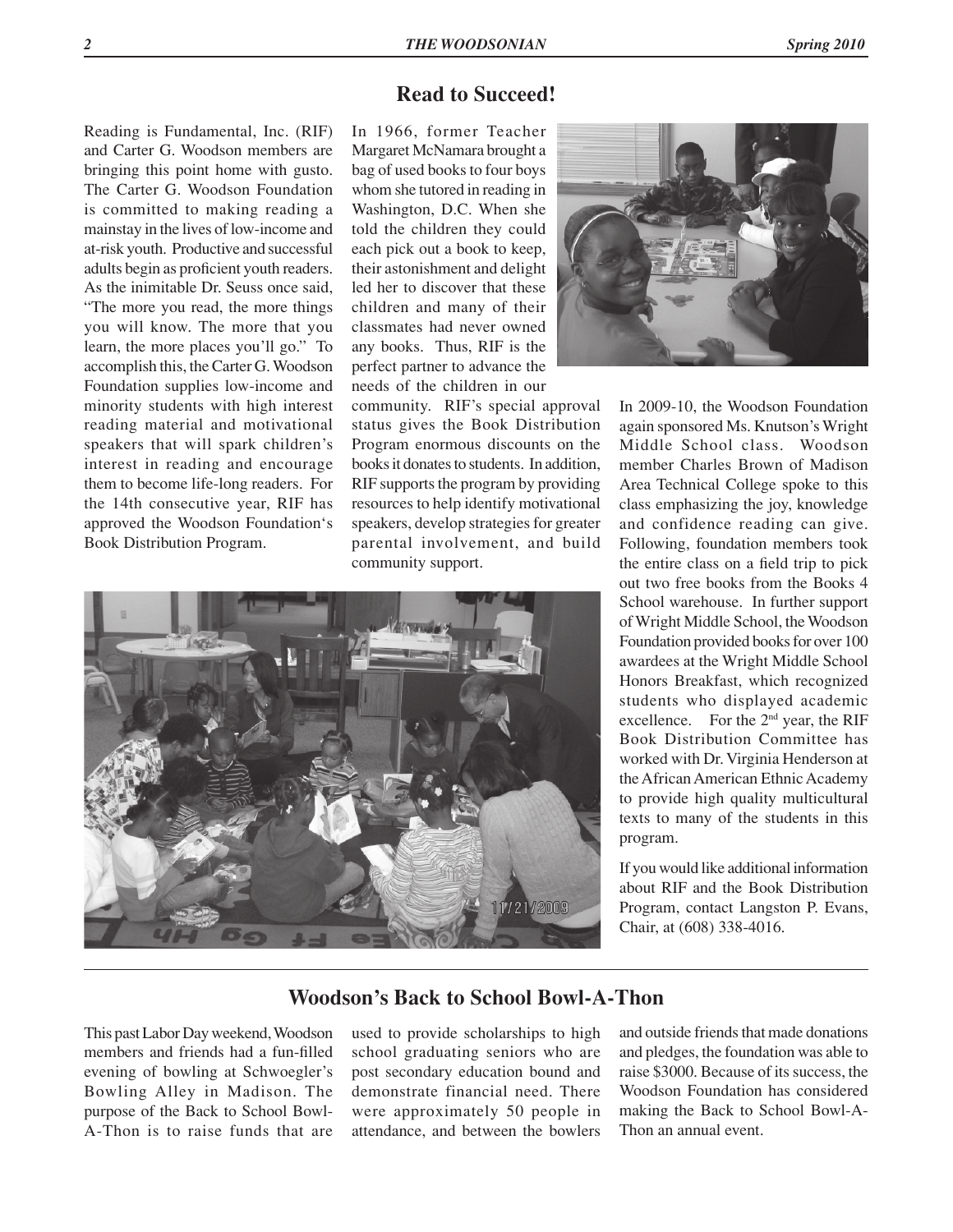#### **Carter G. Woodson Grants Scholarships**

The Carter G. Woodson Foundation would like to congratulate the 2009 recipients of its college scholarship. Quentin Badger, Keenen Deer, and Tierney Chamberlain exemplify a passion for education, an ability to overcome adversity, and a commitment to community service. The Carter G. Woodson Scholarship is annually given to graduating Dane County high school seniors matriculating into postsecondary institutions. The Woodson Scholarship provides financial support to students striving to obtain a college degree.

Since 1994, over 20 local youth have won Woodson scholarships. These recipients have proudly represented their families, high schools, and Dane County at institutions of higher learning such as Tuskegee Institute, Fisk University, Cornell College, University of Chicago, as well as, University of Wisconsin System schools, and Wisconsin Technical College System schools. Past winners have earned degrees in nursing, curriculum and instruction, business management, psychology, and engineering. The Woodson Foundation is proud to have supported these individuals and their families in our community.

This year we received more applications than ever before. Every applicant

demonstrated extraordinary academic achievement, significant community service, and inspiring personal resiliency. Our 2009 awardees are extraordinary exemplars of these characteristics. Quentin Badger is a 2009 graduate from Madison Memorial High School. He has received the "Outstanding Young Person Award from the Urban League of Greater Madison, the Certificate of Recognition from the Links,Inc., and the James Madison Memorial High School Academic Award for Scholastic Achievement. Quentin is also a stand out athlete, excelling in football and track. Next year, Quentin will attend the University of Wisconsin-Milwaukee to pursue his academic dreams.

Keenen Deer has just earned his degree from McFarland High School. A talented musician, Keenen placed 1<sup>st</sup> at the Wisconsin Music Association Music Festival for a solo on the marimba / xylophone, as well as, his participation in a percussion ensemble. Keenen lettered in varsity basketball and received a most improved player award in 2008. Flaunting his business acumen earned Keenen an alternate position on the Business Case Competition for advanced placement accounting at Marquette University. Furthermore, Keenen is a very active member of

Evangel Life Center. The University of Wisconsin-LaCrosse has accepted Keenan, and he plans to obtain a degree in physical education or athletic training.

Madison West High Choir Director, Anthony Cao, boasts "Tierney Chamberlain has the most natural talent of almost any student I have encountered." Tierney, a 2009 graduate from Madison West High School, has a musical gift. She was runner up on ABC's High School Musical: Get in the Picture in 2008. A participant in the West High Drama Club, Tierney won lead roles in school musicals all four years of high school. In addition, Tierney participated in chorale, concert choir, and vocal jazz. In April 2009, Tierney won  $1<sup>st</sup>$  place in the Omega Psi Phi Fraternity, Inc. Talent Hunt. In the fall of 2009, Tierney will continue her musical journey at the Berklee College of Music and will major in vocal performance.

If you would like further information on the Carter G. Woodson Scholarship Program, please call Anthony Davis, Chair, Scholarship Program, at (908) 361-2810.

In November 2009, the Social Action Program sponsored the Woodson Foundation's 15th Annual Thanksgiving Food Drive at Wright Middle School and Mt. Zion Baptist Church. For the third year in a row, the foundation has increased its efforts by offering Thanksgiving baskets to families at Wexford Ridge and Faith Community

# **Thanksgiving Food Drive**

Church. This is in addition to services being provided to Wright Middle School, Mt. Zion Baptist Church and Second Baptist Church. Given the economic hardship that many American families face, Woodson was able to distribute approximately 250 baskets to families in need. This is but one way that the foundation attempts to make a difference in the lives of less fortunate families and individuals during this special time of the year. If you need more information on the food drive or would like to volunteer, call Anthony Wade, Chair, Social Action Program, at (608) 217-5174.